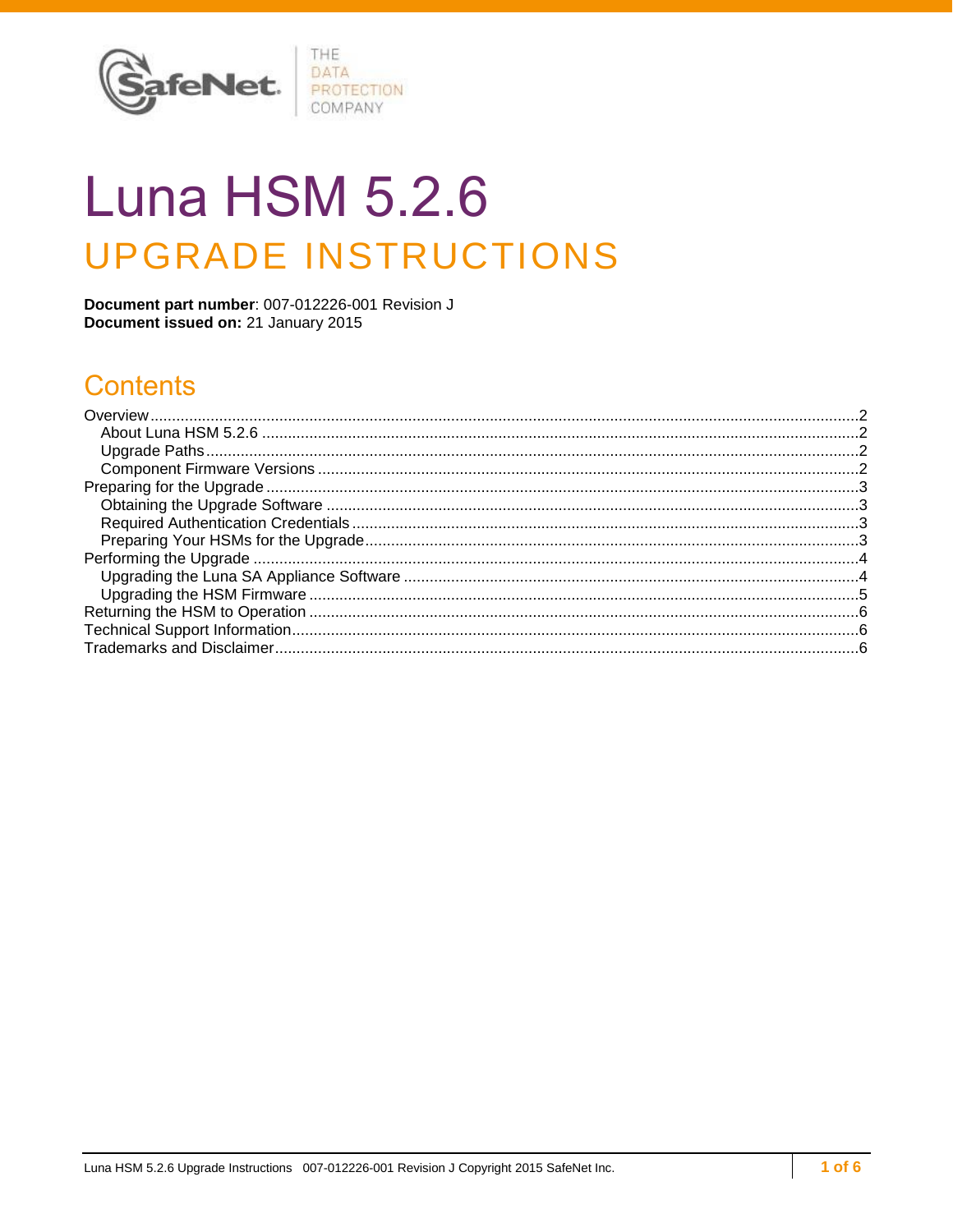# <span id="page-1-0"></span>Overview

This document describes how to upgrade your Luna SA appliance to version 5.2.6.

**Note** This update is mandatory for Luna SA at versions 5.2.1 or 5.2.2 or 5.2.3. It will be the only update option available for Luna SA 5.2.0 or earlier, as it fixes a Luna SA-only security vulnerability.

For Luna PCI-E and Luna G5, if your system is already at 5.2.2, then there is no reason to update to 5.2.6. However, if your HSM is at at an earlier version, then 5.2.6 is the current official 5.2.x destination. Release 5.2.6 is complete, so there is no need to update to 5.2.1 or 5.2.2 first.

## <span id="page-1-1"></span>About Luna HSM 5.2.6

Luna HSM 5.2.6 introduces a security fix for the Luna SA appliance. For more information, see the Customer Release Notes.

The most up-to-date version of the Luna HSM 5.2.x Customer Release Notes document is at [http://www.securedbysafenet.com/releasenotes/luna/crn\\_luna\\_hsm\\_5-2.pdf](http://www.securedbysafenet.com/releasenotes/luna/crn_luna_hsm_5-2.pdf)

## <span id="page-1-2"></span>Upgrade Paths

Luna SA 5.2.x HSMs are shipped from the factory with firmware 6.2.1, upgradable to 6.10.2.

Refer to the Luna HSM 5.2 Customer Release Notes for new features that require firmware 6.10.2, and new features that work with firmware 6.2.1.

#### **Updating both software and firmware to newest versions**

For Luna 5.2.6 update, the **only** mandatory action is to download the Luna SA Appliance Software update from the SafeNet Support Portal and apply it to any Luna SA that is currently at version 5.2.1 or 5.2.2 or 5.2.3. Firmware update is optional.

| <b>Component</b>                                                                               | <b>From version</b>                               | To version |  |  |
|------------------------------------------------------------------------------------------------|---------------------------------------------------|------------|--|--|
| Luna SA appliance software                                                                     | $\vert 5.1.4, 5.1.5 \vert$                        | 5.2.6      |  |  |
|                                                                                                | 5.2.0, 5.2.1, 5.2.2, 5.2.3, 5.2.4, 5.2.5          |            |  |  |
| <b>HSM</b> firmware                                                                            | $6.0.8, 6.1.6, 6.2.1$ (See Note) or 6.10.1 6.10.2 |            |  |  |
| Note: Luna SA – firmware 6.2.1 is the most recent FIPS-validated firmware, at time of writing. |                                                   |            |  |  |

#### **Updating software, but retaining most recent FIPS-validated firmware**

| <b>Component</b>                                                                                      | From version                                             | <b>To version</b> |  |  |
|-------------------------------------------------------------------------------------------------------|----------------------------------------------------------|-------------------|--|--|
| Luna SA appliance software                                                                            | 5.1.4, 5.1.5<br>5.2.0, 5.2.1, 5.2.2, 5.2.3, 5.2.4, 5.2.5 | 5.2.6             |  |  |
| HSM firmware                                                                                          | 6.0.8, 6.1.6, 6.2.1 (See Note)                           | 6.2.1 (See Note)  |  |  |
| <b>Note:</b> Luna SA – firmware 6.2.1 is the most recent FIPS-validated firmware, at time of writing. |                                                          |                   |  |  |

**Note** Customers with Luna SA 5.0.x wanting to use 6.2.1 firmware (the most recent FIPSvalidated firmware, at time of writing), must upgrade to software 5.1 first, in order to obtain the firmware 6.2.1 update. After upgrading to 5.1, you can upgrade to version 5.2.6 (if you upgrade directly to 5.2.6, you miss the 6.2.1 firmware option and have only the 6.10.2 option).

## <span id="page-1-3"></span>Component Firmware Versions

The following table lists the supported firmware versions for the various components supported in Luna HSM 5.2.6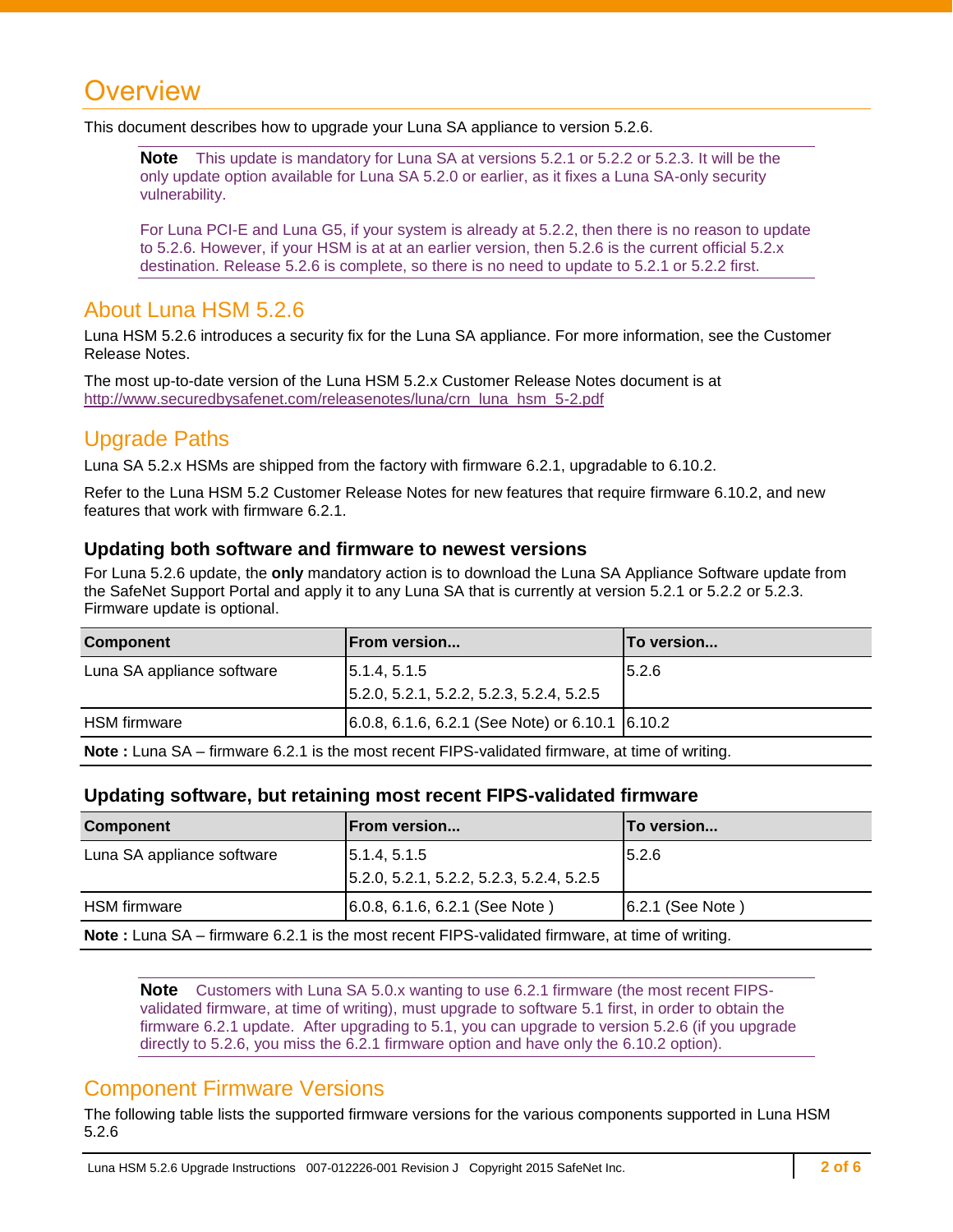| <b>Component</b>                                                     | <b>Version</b>       |
|----------------------------------------------------------------------|----------------------|
| <b>HSM</b> firmware                                                  | 6.10.2               |
| Luna Backup HSM firmware                                             | 6.10.2               |
| Luna G5 (for PKI bundle) firmware                                    | 6.10.2               |
| PED II                                                               | $2.5.0 - 3$ or newer |
| PED IIr (Remote PED) (requires PED workstation s/w on PC) [optional] | 12.5.0-3 or newer    |

# <span id="page-2-0"></span>Preparing for the Upgrade

Before attempting to upgrade to Luna HSM 5.2.6, ensure that you have satisfied the following prerequisites:

- you have the upgrade software (downloaded from the SafeNet Service Portal).
- you have the authentication credentials required to perform the upgrade.
- you have prepared your HSMs for the upgrade.

Each of these prerequisites is discussed in detail in the following sections.

## <span id="page-2-1"></span>Obtaining the Upgrade Software

All of the software and firmware required to upgrade to Luna HSM 5.2.6 is included on the Luna HSM 5.2.6 software DVD, or in the downloadable files, from the SafeNet Service Portal.

**Note** Authorization codes are required to install firmware. To obtain the authorization codes for your firmware, contact SafeNet Technical Support.

The following packages are included in the upgrade software:

- Luna HSM 5.2.6 Client software
- Luna SA 5.2.6 appliance software
- Luna HSM 6.10.2 firmware
- PED firmware (Refer to the **readme.txt** file included on the Luna HSM 5.2.6 software DVD or .tar file for more information)

**Note** The Client software is unchanged from version 5.2.1, so there is no need to re-install the LunaClient if you have a recent installation. If you are upgrading from earlier versions (5.0, 5.1, or 5.2.0), you should uninstall your existing client software and install the latest version. The Luna Customer Documentation for release 5.2.6 is the 5.2.1 documentation set, unchanged.

## <span id="page-2-2"></span>Required Authentication Credentials

You must be able to login to the HSM as the security officer (SO) to perform the upgrade. On PED-authenticated HSMs, you need the blue PED key(s). On password-authenticated HSMs, you need the SO password. On Luna SA, you also need to be able to login to the appliance using an admin-level account before you can login to the HSM as the SO.

To install the Luna Client software on a computer, you must have Administrator privileges, or be able to launch the installer from an "Administrator: Command Prompt".

## <span id="page-2-3"></span>Preparing Your HSMs for the Upgrade

Perform the following tasks to prepare your HSM for the upgrade: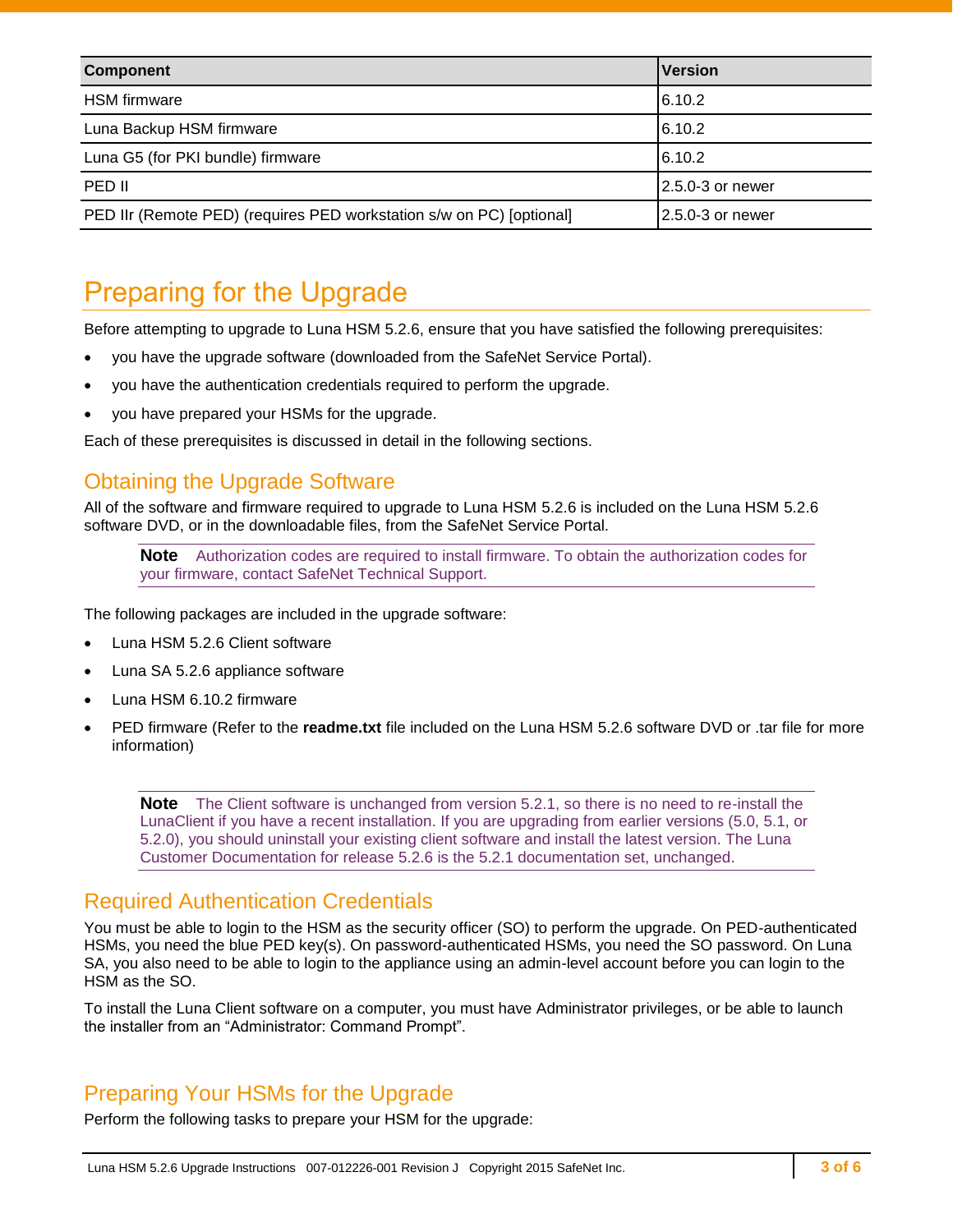- **1.** Ensure that your client and appliance software and firmware is at a version listed in "Upgrade Paths" on page [2.](#page-1-2)
- **2.** Connect your HSM appliance or host computer to an uninterruptible power supply (UPS), if available. Although this is not a requirement, use of a UPS is strongly recommended to ensure a successful completion of all upgrade activities.
- **3.** Ensure that your USB devices (Luna G5, Luna Backup HSM or Luna Remote PED) are connected, using a USB cable, to the computer on which you are installing the Luna software. If the USB devices are not connected to the host computer, the USB drivers do not install successfully. This issue applies to Windows 2008 only.
- **4.** If the Secure Recovery Key (SRK) on the HSM is enabled, it must be disabled before you can upgrade the HSM firmware. The SRK is an external split of the HSM's Master Tamper Key (MTK) that is imprinted on the purple PED key. When you disable the SRK, the SRV (Secure Recovery Vector) portion of the MTK is returned to the HSM, so that the SRV is no longer external to the HSM. It is only in this state that you can upgrade the HSM firmware. After you upgrade the firmware, you can re-enable SRK, if desired, to re-imprint a purple PED key with the SRV.
- **5.** Backup the content of your HSM or HSM partitions to Luna SA Backup HSMs (if you have the Backup option).
- **6.** Copy the Luna HSM 5.2.6 upgrade software package (the downloaded tar file) to the client computer and use your favorite archiving program to untar the archive.
- **7.** Stop all applications and services that are using the HSM.

# <span id="page-3-0"></span>Performing the Upgrade

Depending on the product you are upgrading you would need to upgrade the appliance software, and possibly the HSM firmware., as specified in the following table:

You must upgrade the software/firmware in the following order:

- **1.** Appliance software
- **2.** HSM firmware

## <span id="page-3-1"></span>Upgrading the Luna SA Appliance Software

This is the only **mandatory** update for release 5.2.6, if your Luna SA is at version 5.2.1 or 5.2.2.

**Note** Upgrade the Luna SA appliance software before you upgrade the Luna SA HSM firmware. The appliance software can only be applied to the Luna SA appliance.

#### **To upgrade the Luna SA Appliance software to Luna HSM 5.2.6**

**1.** Copy the Luna HSM 5.2.6 appliance package file (.spkg) to the Luna SA appliance you want to upgrade:

| <b>Windows</b> | pscp <path>\ lunasa_update_5.2.6-x.spkg admin@<lunasa_hostname>:</lunasa_hostname></path> |
|----------------|-------------------------------------------------------------------------------------------|
| Unix/Linux     | scp <path>/ lunasa_update_5.2.6-x.spkg admin@<lunasa_hostname>:</lunasa_hostname></path>  |

- **2.** Stop all client applications that are connected to the Luna SA.
- **3.** At the console, log in to the Luna SA appliance using an admin-level account (the default account is **admin**).
- **4.** Log in to the Luna SA HSM as the HSM admin user:

#### lunash :> **hsm login**

For Luna SA with Trusted Path, the blue PED Key is required. For Luna SA with Password Authentication, you are prompted for the HSM Admin (SO) password.

**5.** Verify that the upgrade package file that you copied is present (optional):

#### lunash :> **package listfile**

**6.** Verify the upgrade package (optional):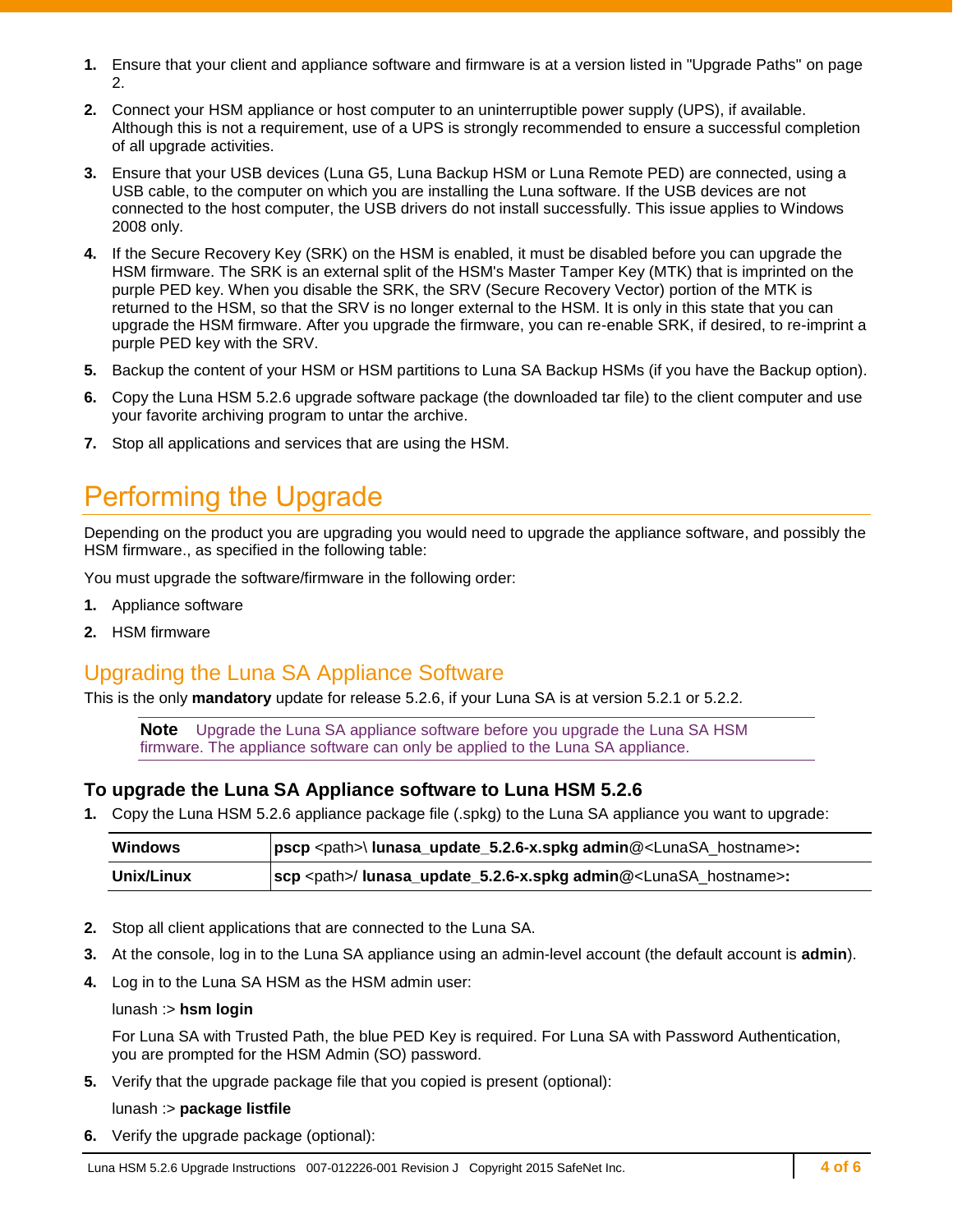lunash :> **package verify lunasa\_update\_5.2.6-x.spkg -authcode** <authorization\_code>

The verification process requires approximately 90 seconds.

**7.** Install the upgrade package:

lunash :> **package update lunasa\_update\_5.2.6-x.spkg -authcode** <authorization\_code>

The installation/upgrade process takes approximately 90 seconds. During that time, a series of messages are displayed that detail the progress of the upgrade. At the end of this process, a message "Software upgrade completed!" is displayed.

## <span id="page-4-0"></span>Upgrading the HSM Firmware

This update is optional for release 5.2.6.

**Note** Upgrade the HSM firmware only after you have upgraded the appliance software. This ensures that the correct version is ready to be installed.

#### **HSM Firmware 6.10.2 and FIPS 140-2**

At the time of writing, firmware 6.2.1 (6.2.3 for Luna G5) is the latest FIPS-validated firmware. If you require FIPS-validated firmware, do not upgrade the firmware as part of this upgrade. Refer to the Customer Release Notes for more information.

#### **To upgrade the Luna SA HSM firmware**

**1.** Log in to the HSM as the HSM admin user if you are not already logged in.

lunash :> **hsm login**

**2.** Run the firmware upgrade command. The HSM will reset when the upgrade is complete:

lunash :> **hsm update firmware**

**3.** Use the **hsm show** command to verify that the firmware upgrade was successful:

lunash :> **hsm show**

If the upgrade was successful, the firmware version is displayed as 6.10.2.

**Note** If you did not reboot the appliance before upgrading the firmware (remote PED case) the following error message is displayed: Error: Unable to communicate with HSM. Please run 'hsm supportInfo' and contact customer support. You can ignore the error message.

**4.** If you disabled the SRK prior to performing the firmware upgrade, re-enable it if desired. Refer to the Luna documentation for details. If you attempted to upgrade the firmware without disabling the SRK, the firmware upgrade fails with the following error:

Error: 'hsm update firmware' failed. (10A0B : LUNA RET OPERATION RESTRICTED)

**5.** If you logged into the HSM using a remote PED, ensure that all client connections are terminated and then enter the following command to reboot the appliance:

sysconf appliance reboot